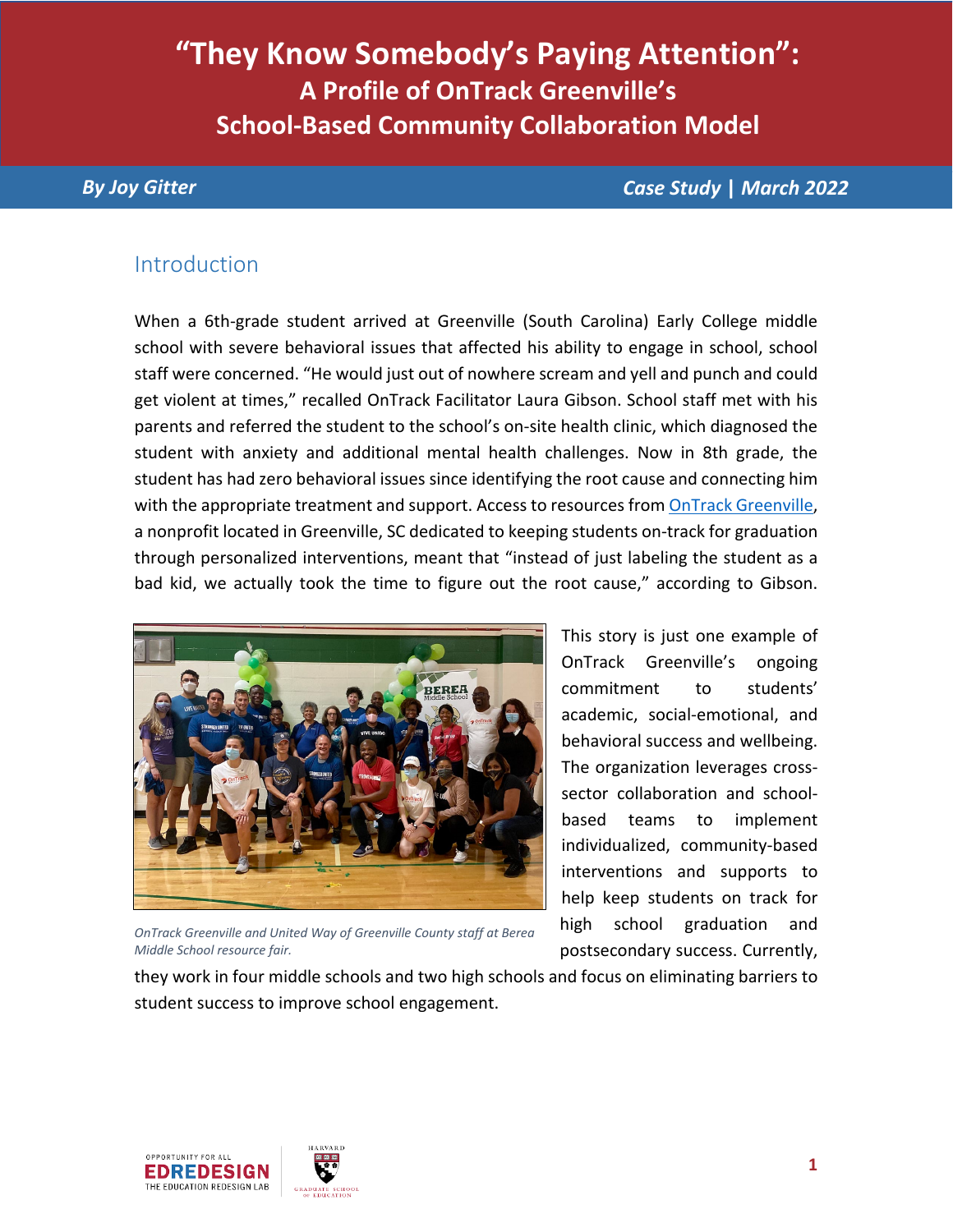## A Whole-Child, Holistic Approach

OnTrack Greenville has expanded and adapted its model since its founding. Recognizing the critical importance of the middle grades for keeping students engaged, reducing dropouts, and improving high school graduation, the United Way of Greenville County established Middle Grades Success Initiative with Greenville County Schools in 2013 to address these "make it or break it" years for Greenville's most marginalized students. Motivating this initiative was research by Johns Hopkins University and the University of Chicago which identified middle school attendance and course grades as the most significant indicators of high school graduation and postsecondary success, with even greater correlations to high school graduation than race, income, or family education.<sup>[1](#page-13-0)</sup> Notably, research showed that improved attendance and course grades in the middle grades could significantly boost high school outcomes.<sup>[2](#page-13-1)</sup>

*"We know that when we follow the collective impact model and bring all these unique folks to the table, that this is what's needed to handle the complexities of our schools."*  -Dr. Edward Anderson, OnTrack Greenville Executive Director

In 2015, key stakeholders and partners came together to codify the collective impact model and launch OnTrack Greenville in four of the county's highest-needs middle schools. Over time, the organization has built upon their original theory of change to "match the right students to the right interventions at the right time" to take a more systemic, proactive, and holistic approach to improving schools and student outcomes. Recognizing the need for continued support once students leave the middle schools, OnTrack Greenville recently expanded to two high schools that receive most students from the four OnTrack middle schools.

#### Connecting a Community's Resources with its Needs

OnTrack Greenville serves a high-needs student population with highly concentrated poverty rates and low social mobility. Unlike the rest of Greenville County Schools (GCS), OnTrack schools serve high proportions of English learners, newcomer immigrant families, Black and Latinx students, and a student population experiencing the impacts of poverty, such as housing instability. Due to demographic shifts, student enrollment in OnTrack schools increased by 32 percent between school years 2016-17 and 2019-20, compared to a total 12 percent enrollment increase at non-OnTrack middle schools.<sup>[3](#page-13-2)</sup> The percentage of

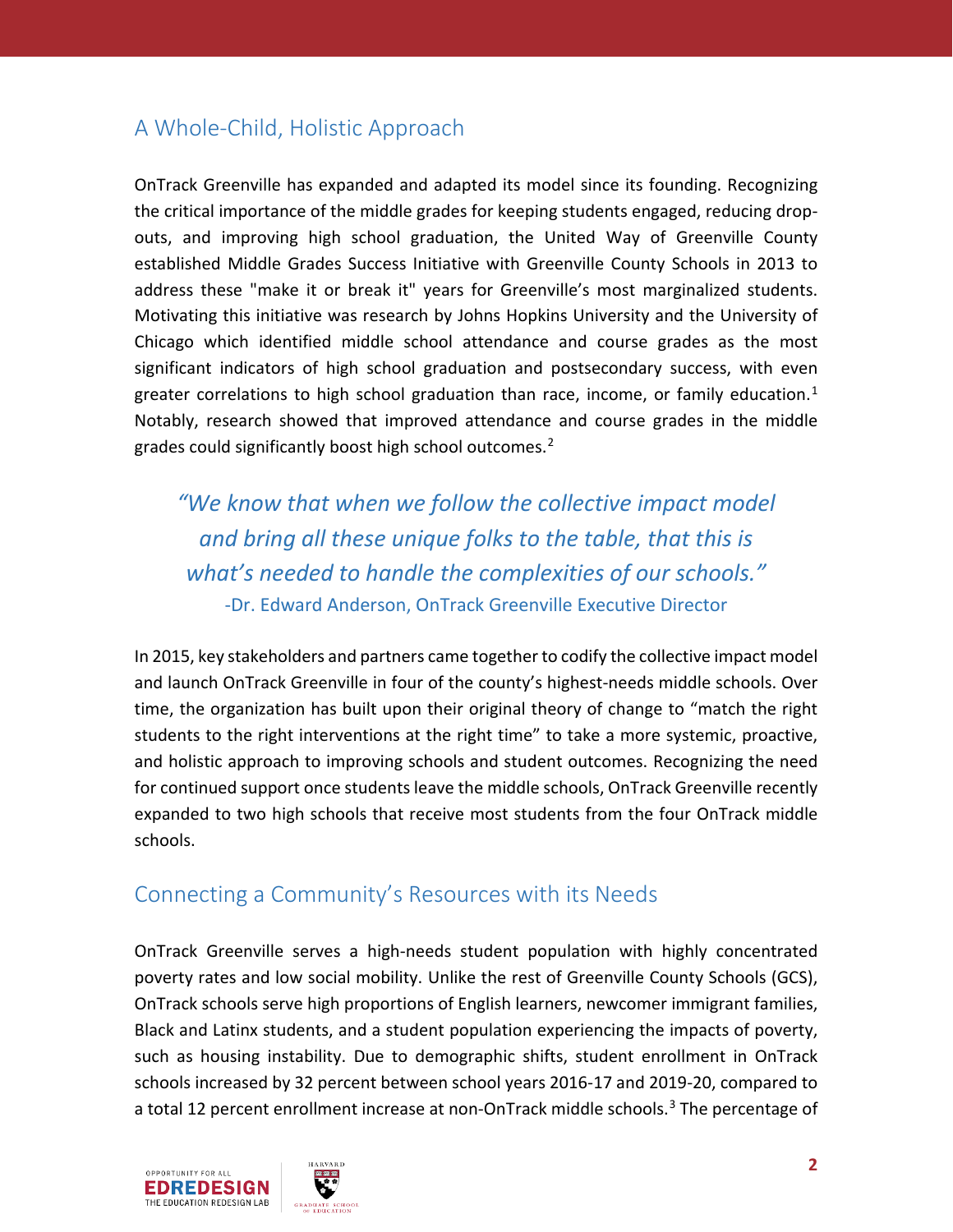English learners in OnTrack schools rose 30 percent. $4$  In school year 2019-20, 8[4](#page-13-3) percent of OnTrack students were students of color compared to an average of 37 percent students of color across all other GCS middle schools.<sup>[5](#page-13-4)</sup> Despite Greenville's predominantly affluent and middle-class majority, gentrification and rising housing prices have displaced the most marginalized families. As GCS Trauma-Informed Specialist TJ Rumler explained, "Black and brown students and their families in Greenville are tremendously underserved [and] underrepresented in community leadership, all the way down to basic resources from housing to finance, employment, and access to public transportation. That definitely impacts the way they're able to navigate systems, including educational systems."

Greenville County Schools lack the infrastructure to provide the additional support and wraparound services that these students need to overcome systemic barriers to success. OnTrack schools have an "understanding [that] if you're hungry, if you're tired, if you don't



*OnTrack Greenville receives grant award.*

feel safe, it's really not fair for us to ask you to care about being present, being well behaved, and to care about your academics. So a big focus is making sure students' primary needs are being met," described Taylor Dockter, OnTrack's assistant director. OnTrack Greenville is wellsituated to address these schools' complex concerns because they can identify schools' and students' needs and leverage Greenville's strong

community-based organizations. As OnTrack Executive Director Dr. Edward Anderson explained, "We know that when we follow the collective impact model and bring all these unique folks to the table, that this is what's needed to handle the complexities of our schools." The organization has established trust and collaborative, working relationships between the school, partners, and parents that facilitate connecting students with resources and a whole-child, holistic approach.

#### OnTrack Teams Work Together to Help Students Succeed

OnTrack Facilitators coordinate services within each of the organization's partner schools. As part of their role, they identify students in need of support by reviewing student data from the Early Warning and Response System (EWRS) prior to the OnTrack meeting and noting those that flag on the ABC indicators (attendance, behavior, course performance).

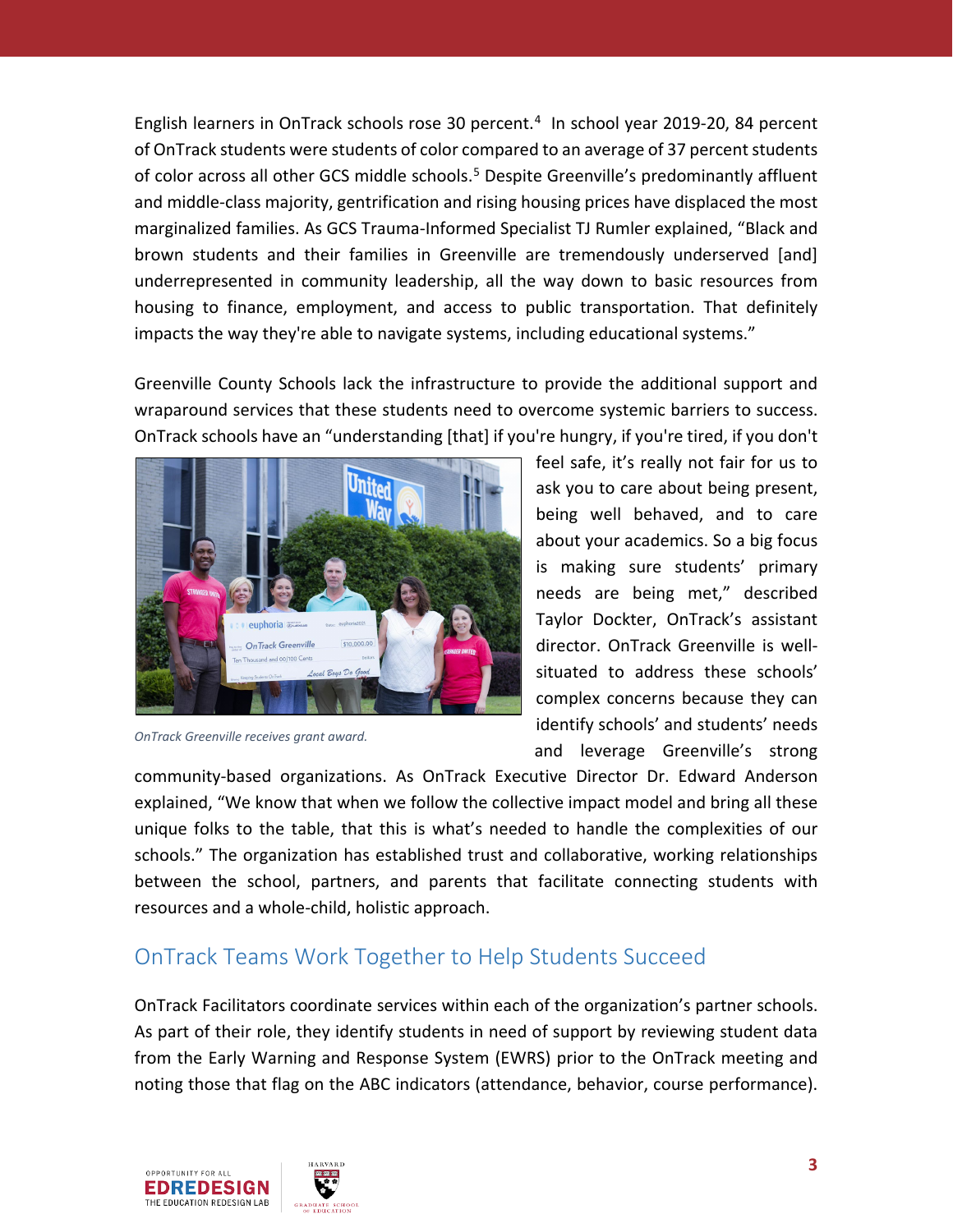They also identify students by speaking with teachers and other school staff about students who do not flag in the EWRS but who might display signs in the classroom indicating that they could benefit from support. As OnTrack Facilitator Tonia Davis explained, "Just because the student's making straight A's, has no behavior problems, and they come to school every day does not mean there's not something going on with that child. So [I tell teachers], 'If you notice something, say something.'… It's not just the system that gives me information, it's people in the building and those who are around the students most."

The OnTrack Facilitator is also responsible for creating an agenda for and leading OnTrack meetings, which occur weekly or biweekly depending on the school. OnTrack teams typically comprise the OnTrack Facilitator, the school principal or grade-level lead, the school social worker, the school psychologist, a school counselor, grade- or subject-area teachers, the school attendance clerk, a mental health counselor, a nurse practitioner from Prisma Health, which operates school-based health centers, and representatives from the nonprofit partners Communities in Schools and BellXcel. Within each meeting, teams collaborate to discuss each student and conduct a root cause analysis to try to determine the cause of a student's behavior or reason for flagging as off-track for academics, attendance, or behavior. They then determine what action, service, or evidence-based intervention is most appropriate to address this root cause and get the student back on track for graduation. For example, services might include connecting the student with a mental health evaluation and counseling, a parent-teacher conference, or financial support to the family for housing or utility stability. As Dockter emphasized, "We do root cause analysis: we see this behavior [and ask] what do we think might be actually causing this? ... Because if we don't get those pieces stable that student is going to continue to flag because they're just in survival mode." The number of students discussed during each meeting varies; according to one OnTrack Facilitator, her team will discuss ten to 20 students per meeting each week.

*"Understanding [that] if you're hungry, if you're tired, if you don't feel safe, it's really not fair for us to ask you to care about being present, being well behaved, and to care about your academics. So a big focus is making sure students' primary needs are being met."* -Taylor Dockter, OnTrack Greenville Assistant Director

The team will also assign a student advocate, who may be the OnTrack Facilitator, teacher or other staff member. The student advocate is responsible for ensuring the intervention plan is implemented. The OnTrack Facilitator will coordinate with school-based

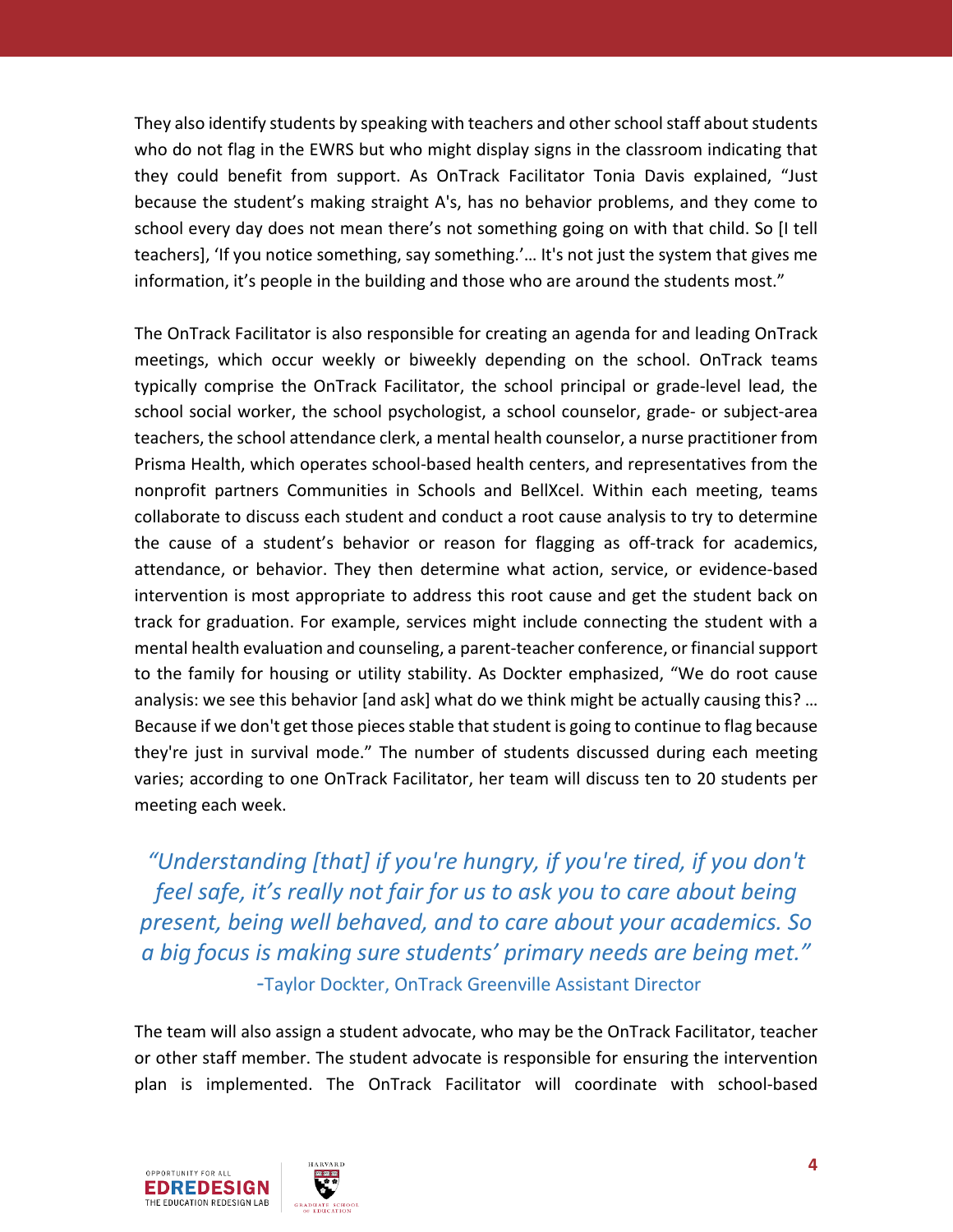representatives from OnTrack's partners, speak with the student to ensure the student is connected to the identified service or intervention, and meet with the student's parents to explain the situation and gather additional information. They will also check in with the student over time to monitor progress. In addition to these team meetings, all OnTrack school principals and partners meet quarterly to examine data and discuss what is working and opportunities for improvement.

#### Engaging Families

Recognizing the vital role families play in students' success, OnTrack is continuously working to improve its "meaningful connection and collaboration" with families. OnTrack Family Support Specialist Gina Bridges serves as a resource to the six OnTrack schools, conducts family-level case management, develops trusting relationships with families, and problem-solves to connect families with support related to housing, food, job access, immigration, and other needs. As Bridges described, "I help family-facing staff at the schools connect our families with the best resources. For very difficult cases with multiple needs, we also have a fund that supports families with utility assistance and rent assistance. Helping them at that critical moment can prevent a really serious situation like eviction." While families face barriers such as work schedules, transportation, trust, cultural differences, and language that can inhibit engagement opportunities, Bridges seeks to address these challenges, planning and hosting accessible, fun, and culturally relevant family events, in both English and Spanish, and offering financial incentives for attendance.

## Leadership and Funding

The United Way of Greenville County serves as the backbone organization for OnTrack Greenville and employs a handful of staff to lead the effort and serve in schools, including the executive director, assistant director, family support specialist, program assistant, a trauma-informed specialist (which is a shared role with the school district), and an OnTrack Facilitator in each of OnTrack's six schools. Backbone staff determine its strategic direction, identify and address challenges, raise funds, manage evaluation efforts, facilitate partnerships and hold partners accountable, communicate with the community, and lead the initiative's focus on improving student outcomes. The OnTrack Steering Committee, led by Executive Director Dr. Edward Anderson, comprises OnTrack leaders, United Way of Greenville County leaders, GCS administrators, and OnTrack's top three funders. Currently, the steering committee is engaged in succession planning to secure the organization's longterm sustainability and success. As Gibson emphasized, "United Way is our biggest partner

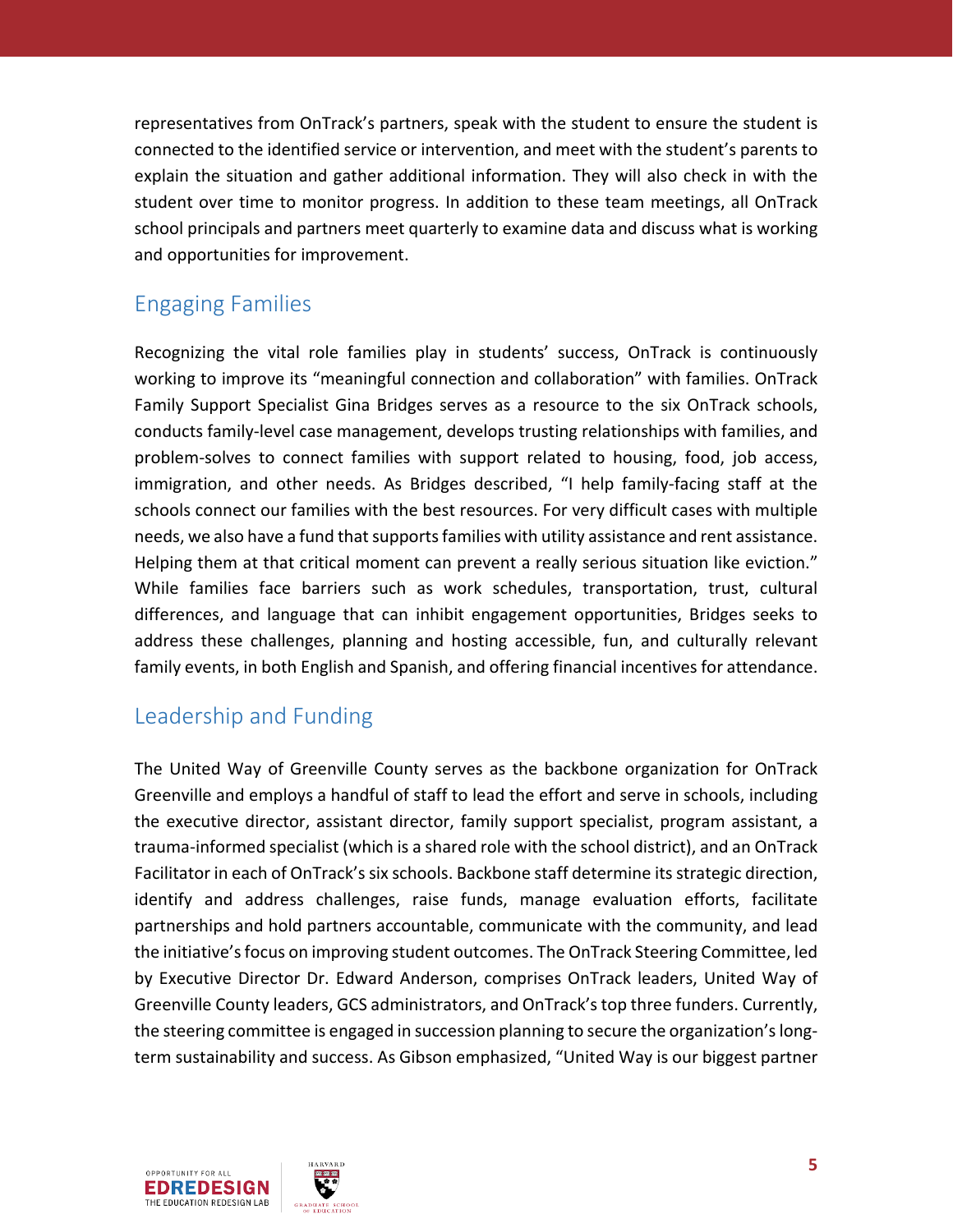so they're our biggest resource and they are very conscientious about finding out what our needs are. And then, based on our needs, they then find the resources for us."

OnTrack is supported by a variety of key funders, including a federal U.S. Department of Education grant, the United Way, Greenville Partnership for Philanthropy, Hollingsworth Funds, Community Foundation of Greenville, and the Jolley Foundation.

#### Partners Form OnTrack's Foundation

Greenville County Schools and OnTrack staff highlight the dedication of the organization's partners and the community to supporting students. According to Rumler, "It takes a village to do this work, and we have been able to find and cultivate some amazing community partners who support us."

OnTrack's partners work closely with the organization, providing a range of services and programming. The organization's main partners are Prisma Health, Communities in Schools, BellXcel, and Public Education Partners. Below is a description of each partner.



*OnTrack Greenville staff meet with school and community partners.*

• [Prisma Health,](https://www.prismahealth.org/) Greenville County's local healthcare provider, operates schoolbased health centers in OnTrack schools that address students' physical, behavioral, and mental health needs. The health centers also refer students to specialists, provide vaccinations, offer sports physicals, and connect students and families with medical support groups. The role of school-based health centers for students cannot be overstated. As Gibson shared, "Every school should have school-based health because it keeps kids in school so their mom doesn't have to pick them up and take them to the doctor and they're missing class to go do those

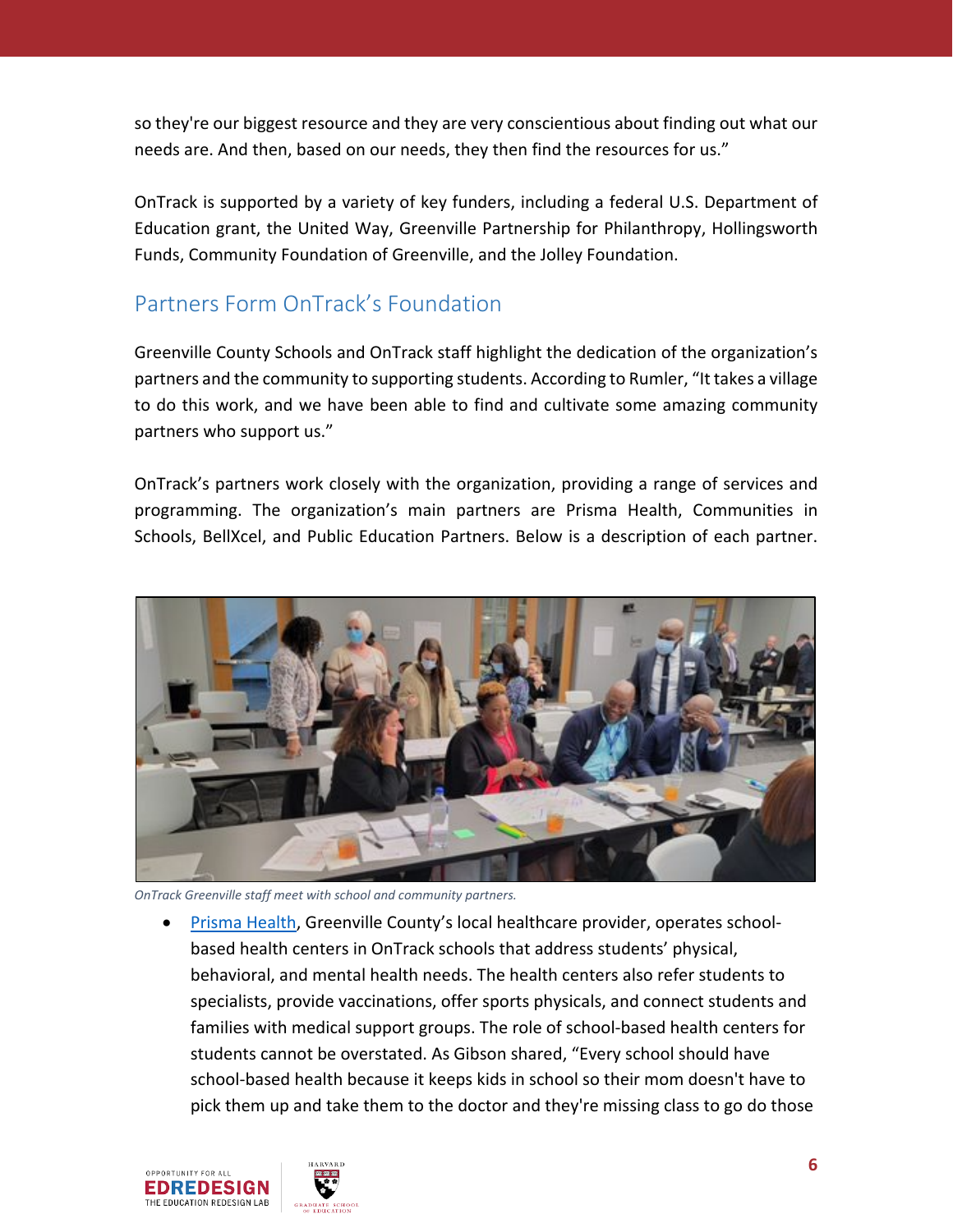things when they can just be here at the school. [The school clinic] sees the student, figures out what's wrong, and gets them back to class." A challenge, however, is that school staff can struggle to obtain signed consent forms from parents, which allow students to receive school-based healthcare.

- [Communities in Schools](https://cisofsc.org/) (CIS), a national nonprofit organization that provides integrated student supports to address academic and nonacademic needs, works directly in each OnTrack school to provide case management, mentoring, and school-based engagement. Each OnTrack school has two to three CIS site coordinators who case manage approximately 50 students each.
- [BellXcel,](https://www.bellxcel.org/) a national nonprofit providing evidence-based youth programming, provides curriculum for existing programming.
- [Public Education Partners,](https://pepgc.org/) a local nonprofit organization that represents one of OnTrack's strategic partners, supports educator recruitment, retention, and morale, and "elevates teachers by providing meaningful opportunities to be recognized and celebrated."[6](#page-13-5)

OnTrack Greenville plays a vital role in vetting potential partners, managing partners, and facilitating relationships between partners and Greenville County Schools. The organization's focus on developing relationships between community partners, the district, and stakeholders contribute to the initiative and partners' success, as "once you build that relationship there's a lot less red tape to get through," according to Rumler. Partners commit to a shared vision for success and a partnership agreement. OnTrack helps address challenges such as working with GCS students and establishing data-sharing agreements between the district and partner organizations. The collective impact approach of partners working together, rather than separately, is key to the OnTrack model. As Dockter emphasized, "We try to have the mindset and the value set that believes that everyone at the table is there for a reason and that to be successful, we have to work in unison, we have to have shared values, we have to have clear communication…Where OnTrack thrives is figuring out who's doing the good work in Greenville, who is siloed, and what can we do to break that down and make sure that they are brought into the fold?"

#### Leveraging Data Systems

Student and partner data inform all OnTrack processes, decisions, and collaborative efforts. GCS and OnTrack Greenville leverage three data systems to identify students needing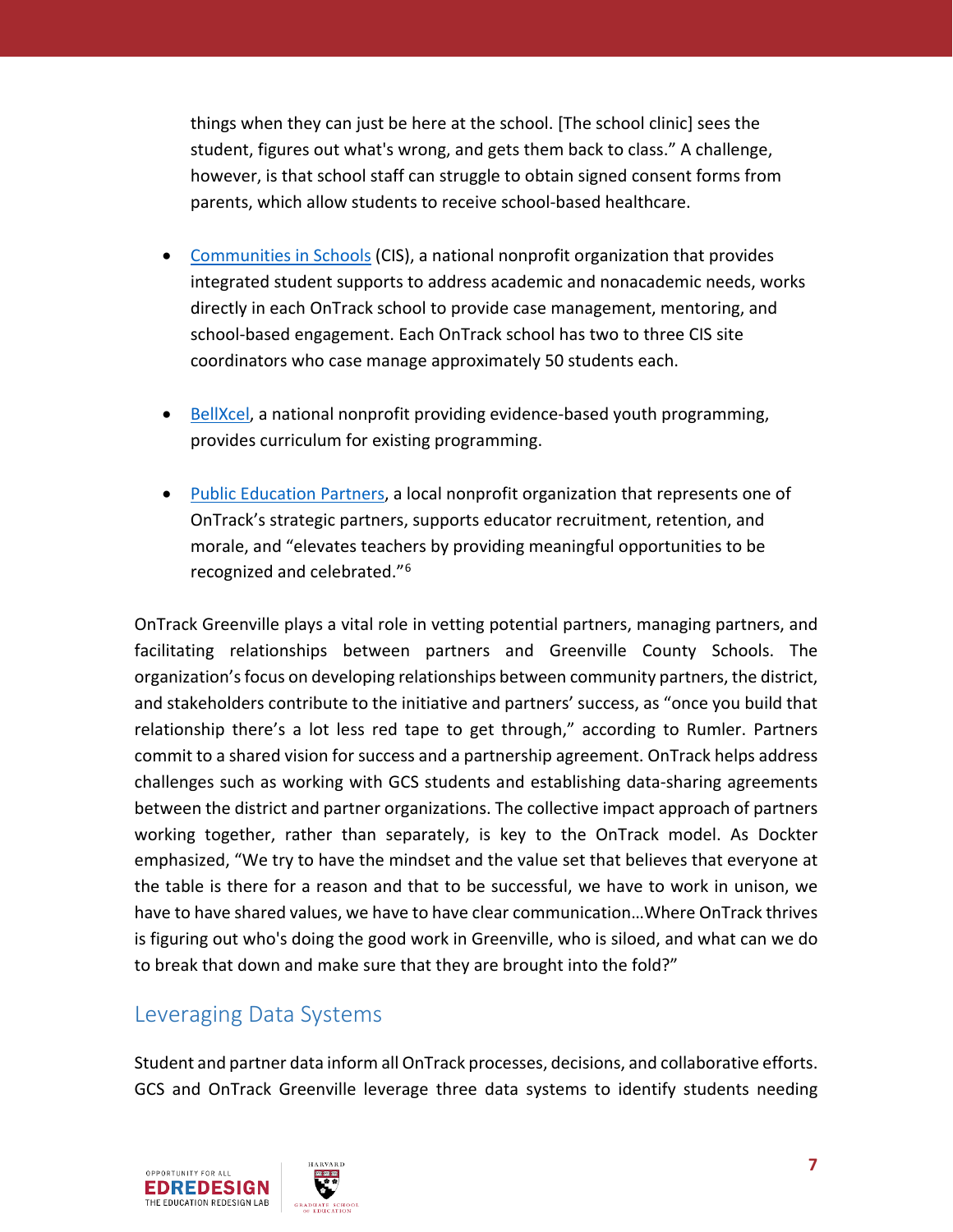support, connect them with appropriate services or interventions, and monitor student progress. GC Source is the school district's internally created student information system, which holds demographic and course information on all students district wide. The district's Early Warning and Response System (EWRS), key to OnTrack's process, pulls real-time data on student attendance, behavior, and course performance (i.e., the ABCs) from multiple databases within GC Source and flags students not meeting indicator benchmarks. The EWRS updates every 24 hours and clearly displays student data in an easy-to-read dashboard by student, classroom, grade, and school. The system color-codes students from an on-track to off-track continuum, from green, to yellow, to red and students can score on a scale of zero to three for each indicator. School administrators view a home dashboard displaying school-wide data and can easily switch to student data views. The EWRS is the critical tool that enables staff to connect struggling students with necessary supports and saves significant time by aggregating data in a single, easily accessible location. While the EWRS is district wide, only the six OnTrack schools use the OnTrack process and resources to respond to the data. "I use [GC Source] to track trends as well, because you pull data, and you can see 'what are the most referrals that are coming in from the school, which teachers have the most referrals, what populations are getting the most referrals?' So, I really like to use GC Source for trend information as well as for particular students who are flagging and who are the most severe," noted Gibson.

Finally, Intervention Connection contains reports and associated notes on supports and services students have received (e.g., mentoring, counseling, mental or physical health services) and tracks intervention progress and needs for follow-up. The OnTrack Facilitator also enters any reports from teachers about students struggling in class or socialemotionally as well as notes on students from OnTrack meetings into Intervention Connection. This enables school social workers and mental health staff to view what services a student has received in the past and any accompanying notes or reports on student progress. Rumler explained, "If a student transitions from fifth grade [to] sixth grade, the people working with them can look back and see what kind of services the family has used in the past, and maybe we have a conversation about what have you enjoyed, what has worked well for you, what has not, and we can make some adjustments."

#### Evaluation Uncovers Challenges, Progress, and Hope

Evaluation represents an important priority for OnTrack Greenville, though they have had to be creative to overcome challenges posed by evaluating such a multifaceted initiative. The organization is dedicated to regularly assessing success, and evaluation data contribute to a culture of shared learning and accountability for continuous improvement. OnTrack

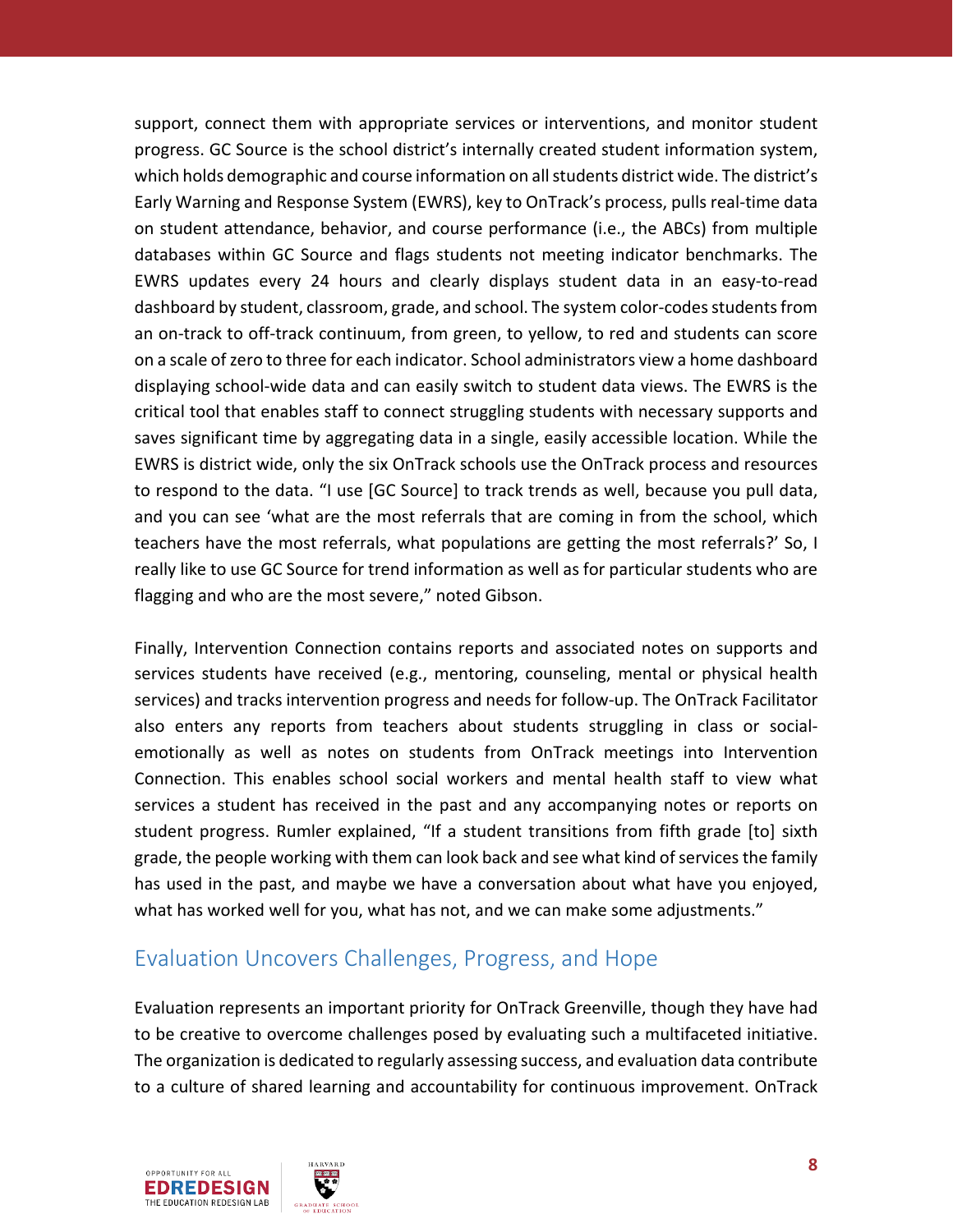Greenville and Greenville County Schools initially partnered with the Riley Institute at Furman University to conduct an outcome evaluation of the model and is now working with the Human Services Research Institute. The community quickly realized that an objective evaluation would not be easy. As Anderson explained, "These schools are the only schools in the state of South Carolina like them. The only ones with this unique, complex, intersection of population of students." Thus, the Riley Institute created a synthetic school of student data from across South Carolina for comparison. Effectively evaluating the organization'simpact is also challenging because these kinds of complex initiatives can take 10 to 15 years to show results. "We spent a lot of time this year just getting to know the data intimately and getting to know the people and trying to understand the stories of the 'why,'" said Anderson.

*"I've noticed the impact [OnTrack Greenville] has on students and families when they know that you really genuinely care about them… when the student feels supported, they're going to put a little bit more buy-in, try to do better, because they know somebody's paying attention."* -Laura Gibson, OnTrack Facilitator

OnTrack schools have seen improvements in their English language arts (ELA), math, and chronic absenteeism outcomes. Between the 2016-17 and 2018-19 school years, math proficiency increased by 25 percent, ELA proficiency rose by 25 percent, and chronic absenteeism decreased by five percent in OnTrack middle schools.<sup>[7](#page-13-6)</sup> However, during the same period, behavioral incidents increased by 17 percent. $8$  While behavioral incidents increased, OnTrack students showed improved social-emotional outcomes in other measures, such as school engagement, school belonging, and relationships with teachers.<sup>[9](#page-13-8)</sup> Partner evaluations also revealed that partner programs positively impacted student attendance and social-emotional outcomes.<sup>[10](#page-13-9)</sup> Despite these gains, more work remains to be done in order to bolster student success. According to the outcome evaluation, while few students flagged red in all three EWRS domains, "only 18 percent of OnTrack Greenville students had green early warning indicators in all three domains, meaning they had few absences, few behavioral referrals, and passed their five core courses with a grade of C or better."[11](#page-13-10)

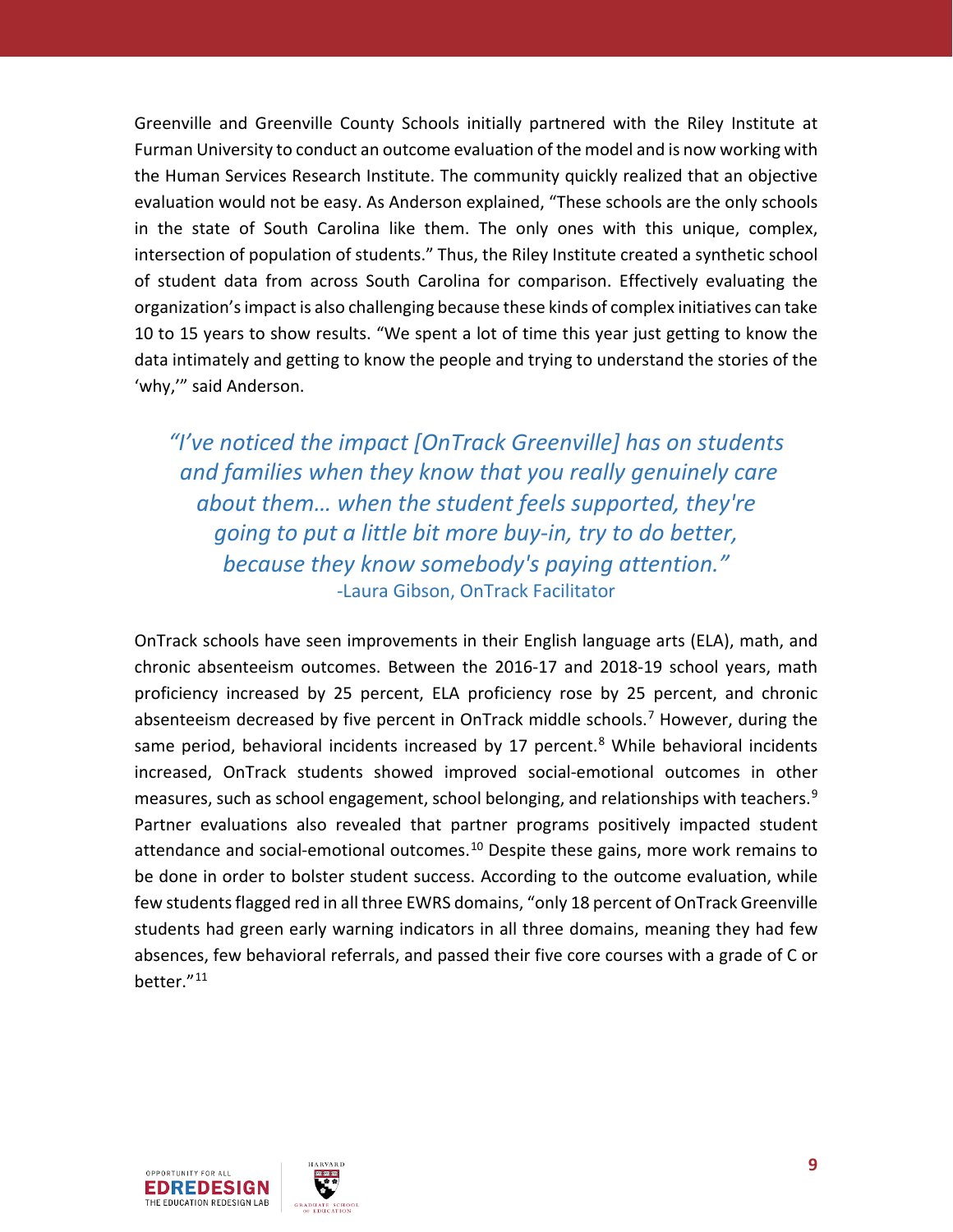

*High school students at senior appreciation event.*

Although early results are mixed, staff observe positive impacts of OnTrack on students, staff, and school culture and highlight how, regardless of evaluation results, managing to keep students in school or increasing school connectedness should not be overlooked. "I've noticed the impact [OnTrack Greenville] has on students and families when they know that you really genuinely care about them… when the student feels supported, they're going to put a little bit more buy-in, try to do better, because they know somebody's paying attention," described Gibson. According to staff, OnTrack's impact includes linking students with more resources to help them stay connected to school, ensuring students know there are adults at school and in their community who care

about them and want them to succeed, and providing students with pathways to success. GCS schools without OnTrack can access the EWRS system but lack the same partners and resources that OnTrack schools offer. Rumler described how he's seen a "paradigm shift" over the past five years noting that now, rather than perceiving student misbehavior or missing school as a lack of effort, teachers and staff recognize that students may be dealing with serious issues and it's important to have compassion and empathy. As Dockter added, "Those are the stories that sometimes don't always show up in our quantitative data: a student may still be off track academically and probably with their behavior and maybe their attendance. But in terms of students feeling that the adults care about them—that's been transformative. … Maybe for that student, we get to see them return to be on track, or maybe it's just that they stay connected to the school system, they get more supports. It's those small wins along the way that remind us it can't just be numbers; you have to balance our numbers with our stories because every story is a person, and every person matters to us."

Evaluation challenges have spurred broader conversations about OnTrack Greenville's impact. According to Anderson, "The conversation has been: is OnTrack Greenville itself an evidence-based system, or is it a collection, a system of, evidence-based interventions?" The organization's leaders also distinguish between outputs and outcomes, noting that while both are important, outputs do not provide the full picture. Outputs(e.g., the number of students a program serves) include the short-term measures of a process or intervention, while outcomes (e.g., OnTrack's impact on GCS' graduation rates), represent OnTrack's broader goals, to which outputs contribute. "It can be tricky because, with some



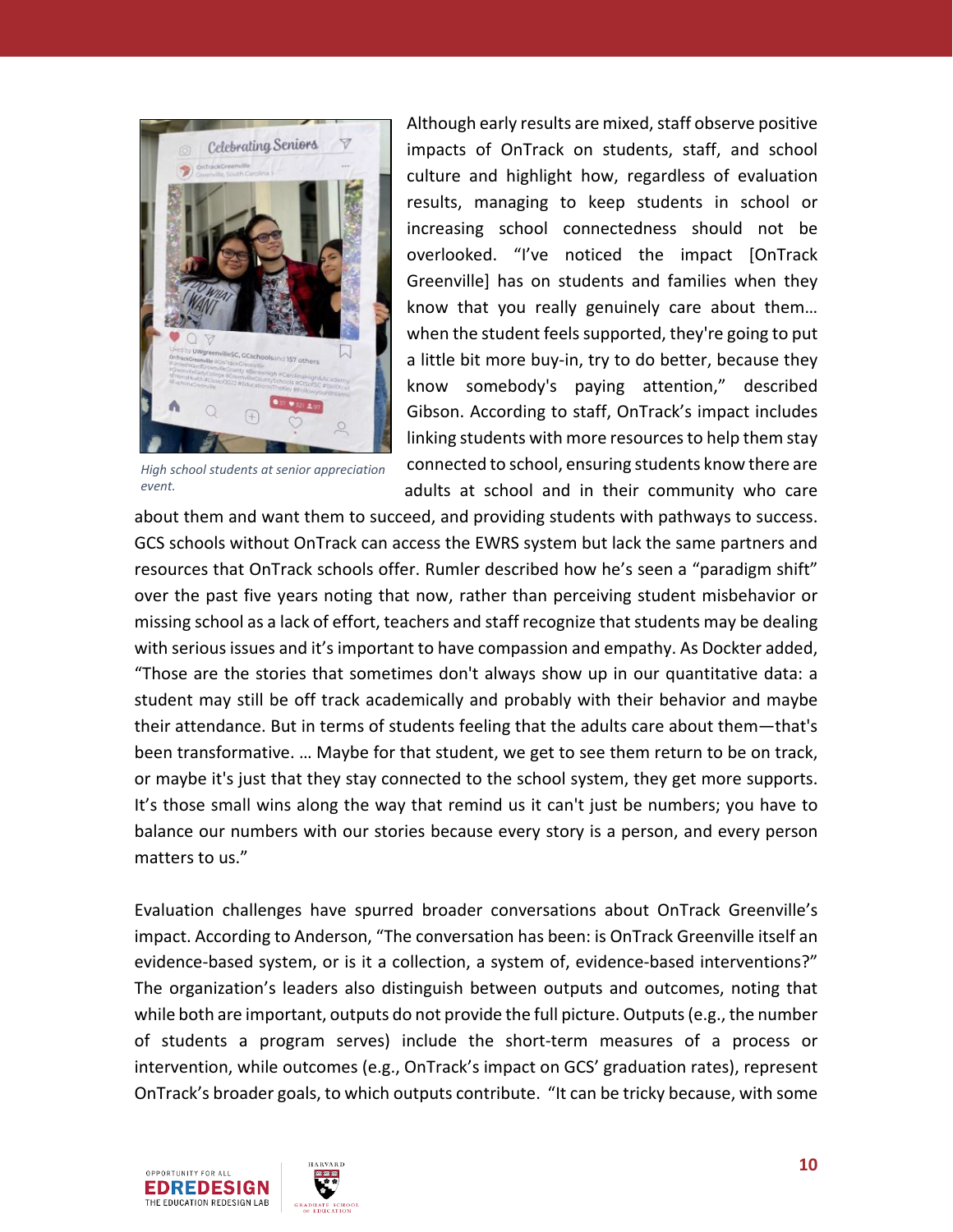work it's really hard to see those outcomes and so you lean really heavily on outputs. There's value in the number of students, but outcomes are ultimately what needs to drive our work," said Dockter. Anderson also acknowledges the challenge of determining causation versus correlation for OnTrack's impacts, particularly given the multitude of factors beyond the model that may vary between schools and that inherently impact student outcomes, such as teacher experience levels.

#### Next Steps and Lessons Learned

When reflecting on next steps for OnTrack Greenville, both Anderson and Dockter describe plans for expansion and the need to collect clear evidence. However, expansion brings up a fundamental tension: with limited resources, does the organization prioritize scaling to other schools, expand to serve more students at existing schools, or shift to a full-service community schools model? According to Anderson, "When we find that winning combination of those 4-5-6-7 interventions when brought together with this unique partnership between the community and the school district, then we can have our model and say 'let's replicate this thing somewhere else', because all this is magic."

OnTrack leaders and staff would love to expand into the elementary schools that feed into the OnTrack middle schools to provide students with an aligned set of services throughout their educational journey. As Dockter shared, "Long term success to me [means] keeping more students on track to graduate on time... to see sustained, positive SEL outcomes even if our school leadership changes, [and] three, four, five years, 10 years [in the future] to see this sustained attitude of being trauma-informed and culturally competent." OnTrack staff offer key lessons for other districts and organizations working on or looking to start similar initiatives:

- **Engage in tough conversations up front**: Addressing complex challenges requires vulnerability, humility, and a willingness to have uncomfortable, open, and honest conversations. Implementing a structure for making decisions can facilitate difficult decisions and conversations. OnTrack staff and partners found that establishing data-sharing agreements requires open, difficult, and ongoing conversations combined with a willingness to be vulnerable. Starting these conversations with the district and partners at the beginning can help facilitate success.
- **Be patient**: Working in schools to address complex issues at the intersection of education, poverty, and health is challenging and requires patience with the

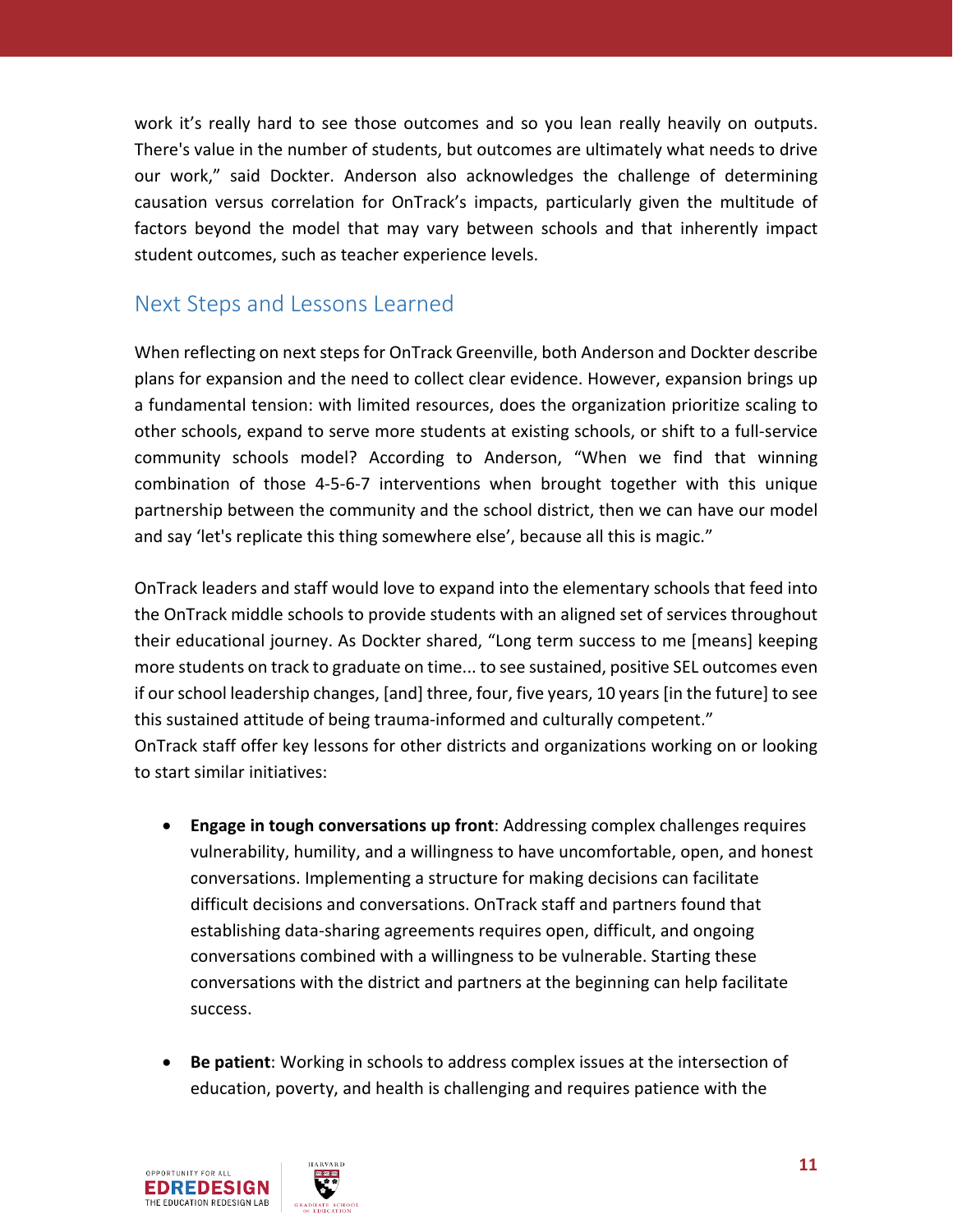process. School-based staff emphasize that progress is not linear, and that patience is required when unexpected hurdles arise.

- **Prioritize consistency**: When considering starting or scaling personalized, studentcentered, cross-sector programs, consider sustainability and consistency over good intentions. OnTrack staff focus on future sustainability when thinking about new programs, learning from experience that going into schools, developing trust with families, and leaving breaches families' trust and can cause more harm than good.
- **Being in schools is critical:** When the COVID-19 pandemic hit, OnTrack and partner staff transitioned to virtual services as much as possible. Staff learned that the human connection and in-person relationships from being in schools with students were essential, not only due to a lack of equitable technology access among students, but that being in schools enables OnTrack staff at all levels to connect to students and build stronger relationships.
- **Recognize that evaluation is both necessary and complex**: OnTrack leaders have prioritized evaluating impact despite challenges along the way. They emphasize the importance of evaluation planning, recognizing the differences between outcomes and outputs and correlation and causation, having patience as measuring collective impact outcomes can take 10 to 15 years, and celebrating student and school wins that may not show up in quantitative data.

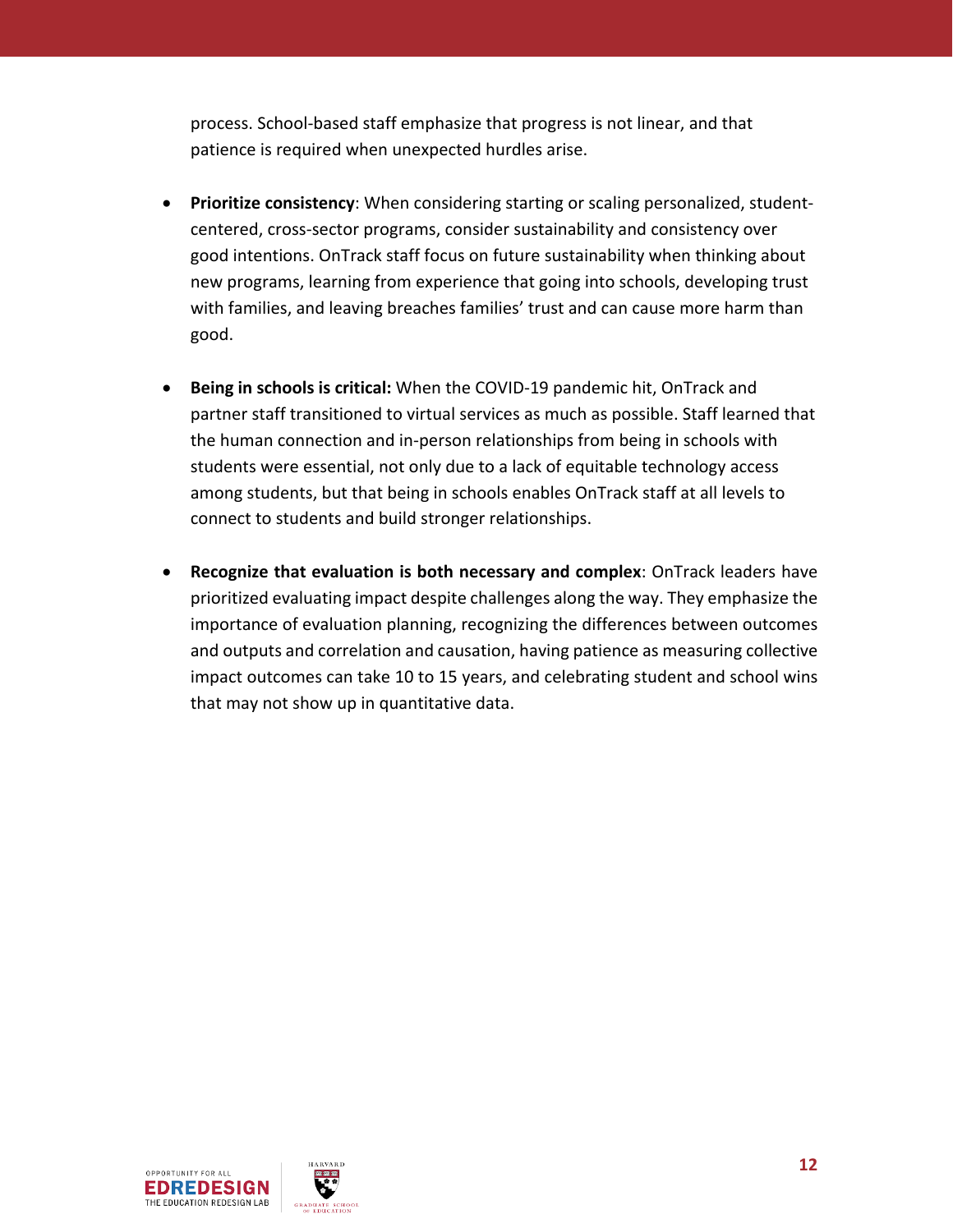

*Senior appreciation night at OnTrack partner school.*

#### Appendix

#### **Interview List**

| <b>Participant Name</b> | <b>Interview Date</b> | <b>Role</b>                                       |
|-------------------------|-----------------------|---------------------------------------------------|
| <b>Taylor Dockter</b>   | 10/28/21              | Assistant Director, OnTrack Greenville            |
| <b>Edward Anderson</b>  | 11/5/21               | Executive Director, OnTrack Greenville            |
| Corey Collington        | 11/10/21              | Principal, Berea Middle School, GCS               |
| <b>Tyler Adams</b>      | 11/10/21              | Intern, OnTrack Greenville                        |
| TJ Rumler               | 11/11/21              | Social Worker, Trauma-Informed Specialist, GCS    |
| <b>Tonia Davis</b>      | 11/15/21              | OnTrack Facilitator/Mental Health Specialist, GCS |
| Gina Bridges            | 11/17/21              | Family Support Specialist, OnTrack Greenville     |
| Laura Gibson            | 11/23/21              | OnTrack Facilitator/Mental Health Specialist, GCS |

#### About the Education Redesign Lab

Founded in 2014 by Paul Reville, former Massachusetts Secretary of Education and Professor of Practice of Educational Policy and Administration at the Harvard Graduate School of Education, the Education Redesign Lab (EdRedesign) is a university-based action research hub. In the pursuit of equity and social justice, we support the field in building cross-sector, community-wide systems of support and opportunity for children from birth to adulthood. EdRedesign also supports communities engaged in Success Planning, an individualized, comprehensive support framework for each child that includes an individual relationship with a caring adult Navigator, a personalized plan for action and a process for enacting it, a coordinated system of supports and opportunities, and a data platform to capture information over time.